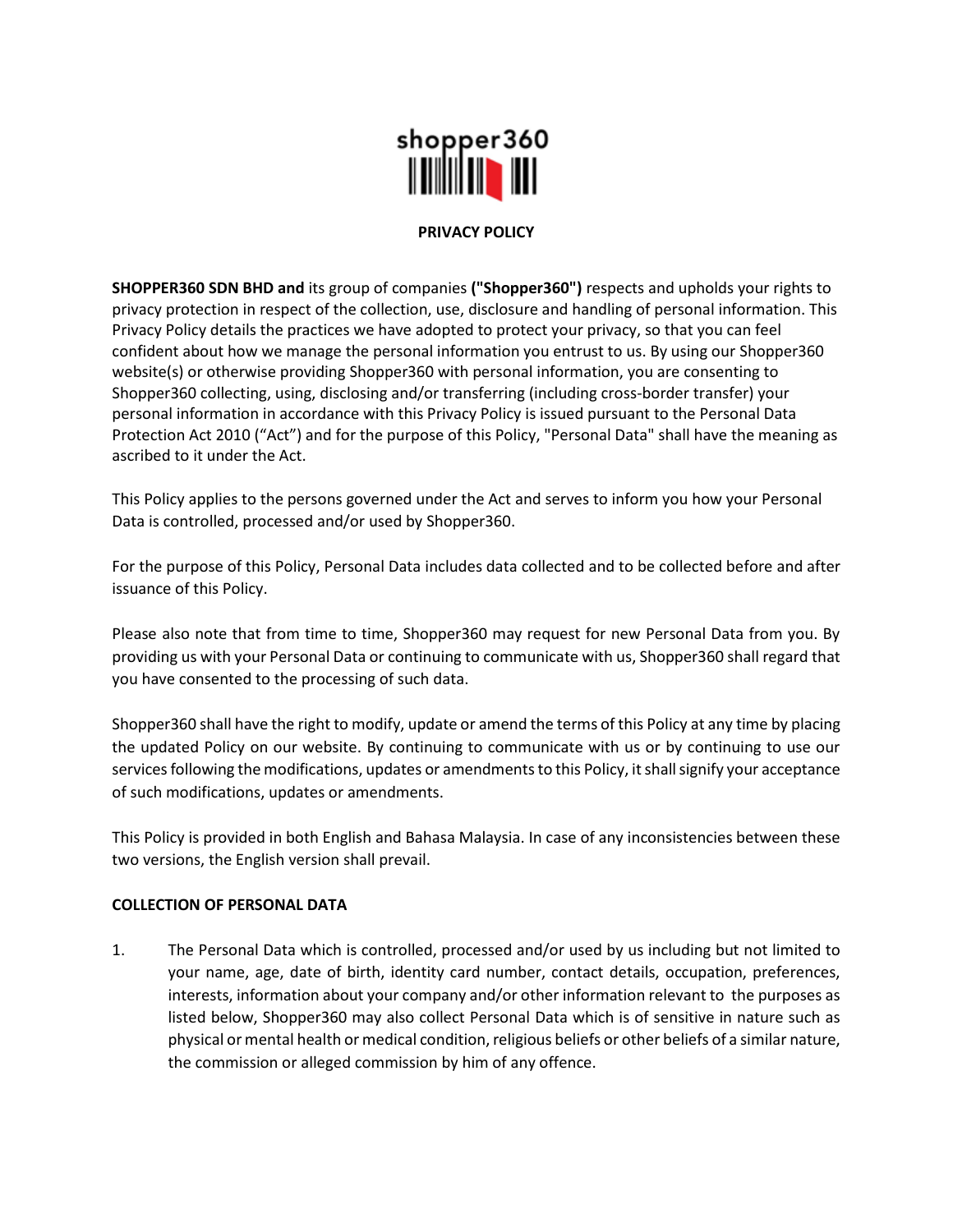- 2. Your Personal Data is collected directly from information and/or documents which you have provided to us and where necessary, from third parties and from the public domain or online platforms.
- 3. Shopper360 may also collect your Personal Data from a variety of sources, including without limitation at any events, training programmes, conferences, seminars, workshops or talks organised or sponsored by us, and/or from the cookies used on our official website.

# **PURPOSES OF PROCESSING**

- 4. Your Personal Data may be controlled, processed and/or used by us for the following purposes:
	- (a) for communicating with you and responding any enquiries from you in relation to us through any legitimate modes of communication;
	- (b) for internal administrative purposes;
	- (c) for processing your job application;
	- (d) for performance of our professional development functions/operations including but not limited to matters relating to events, training programmes, conferences, seminars, workshops or talks organised or sponsored by us;
	- (e) for compliance of any obligations and/or regulatory requirements applicable to our nature of operation under any laws, rules, regulations, by-laws, national policies or court orders including by providing information to the enforcement agencies, regulatory/statutory bodies and other government agencies for any lawful purposes such as enforcement or preparation of any statistic;
	- (f) for pursuing any legitimate interest of us which includes recovery of any sums due to us (if applicable); and
	- (g) for any other purposes that are incidental or ancillary to any of the above purposes.

## **OTHER PURPOSES OF PROCESSING**

- 5. Shopper360 may also use and process your data for communicating or disseminating to you:
	- (a) information on events, training programmes, seminars, conferences, workshops and talks which may be of interest to you; and
	- (b) publications such as newsletters, journals, booklets, articles and other updates which may be of interest to you.
- 6. If hereafter you do not wish to provide your consent to us for the processing of your Personal Data in relation to the purposes listed above or hereafter wish to opt out, you may do so by notify us using the contact details stated below.

## **WITHDRAWAL/LIMITATION OF CONSENT**

7. The provision of your Personal Data to us is on voluntary basis. You may at any time hereafter withdraw your consent for us to collect, process, use, store or limit the processing of your Personal